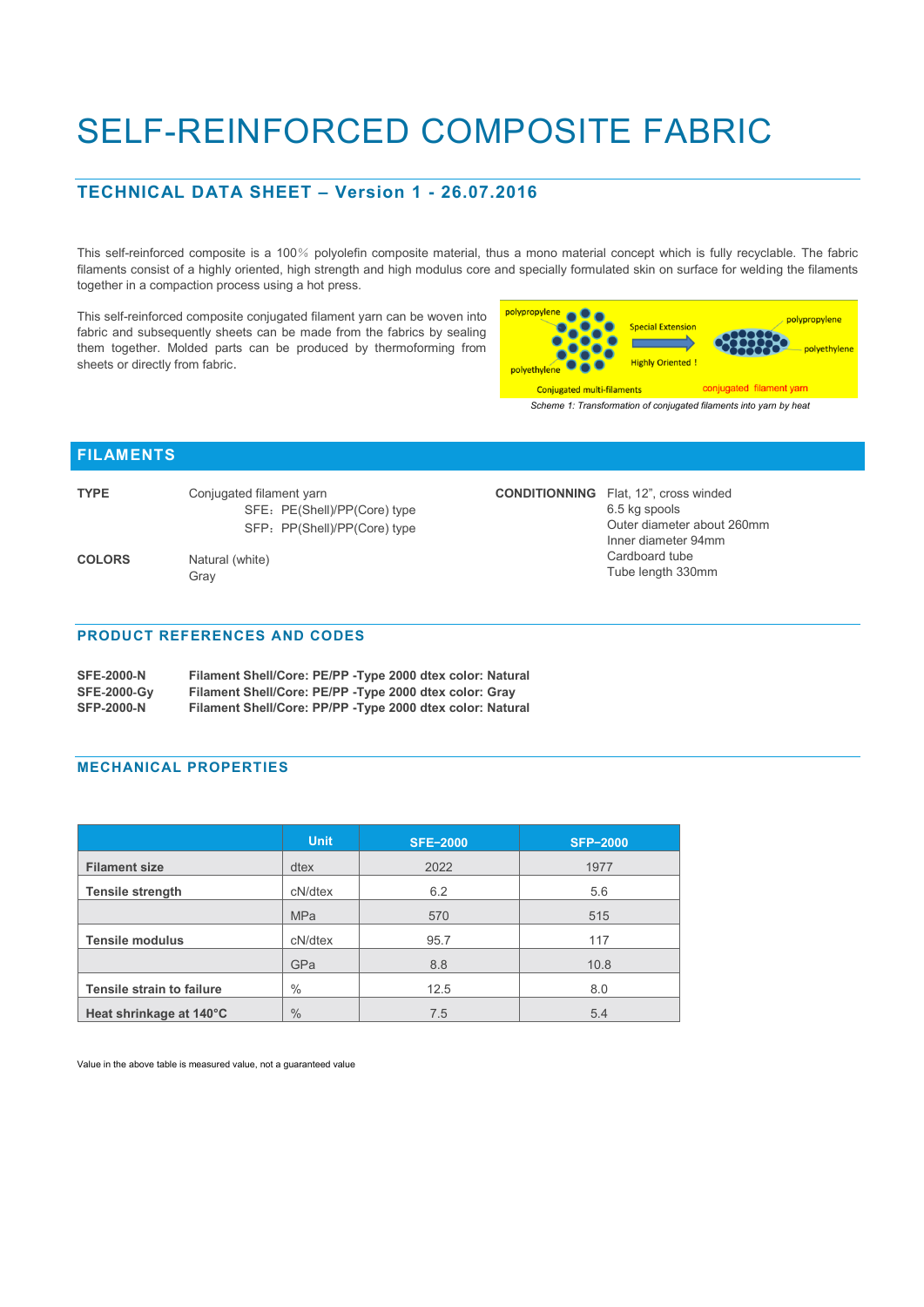# SELF-REINFORCED COMPOSITE FABRIC

# **FABRICS**

Thermoformable, sealable fabric based on filament

| <b>COLOR</b>        | Natural / Grey / Black (others on request)  | <b>WIDTH</b>  | 1,000 mm (others on request) |
|---------------------|---------------------------------------------|---------------|------------------------------|
| <b>FABRIC</b>       | Plane or twill (others on request)          | <b>LENGTH</b> | 200m (others on request)     |
| <b>AREA DENSITY</b> | $0.200$ - $0.250$ kg/m2 (others on request) |               |                              |

#### **PRODUCTS REFERENCES AND CODES**

| <b>FE-250-P-N</b>  |  | Fabric PE(shell) 250g/m2 Plane Natural |  |
|--------------------|--|----------------------------------------|--|
| <b>FE-200-T-Gv</b> |  | Fabric PE(shell) 200g/m2 Twill Gray    |  |
| <b>FP-200-T-N</b>  |  | Fabric PP(shell) 200g/m2 Twill Natural |  |



### **MECHANICAL PROPERTIES**

The table below shows the mechanical properties of various references based on the following thermoforming settings:

| <b>PRESS TYPE</b>  | <b>Hot Press</b> |        |                   |
|--------------------|------------------|--------|-------------------|
| <b>PRESSURE</b>    | 1MPa             |        |                   |
| <b>TEMPERATURE</b> | FF: 140°C        | $\sim$ | $FP:160^{\circ}C$ |

|                           | <b>Unit</b> | $FE-250$          | $FP-200$       | $FP-200$          |
|---------------------------|-------------|-------------------|----------------|-------------------|
| <b>Filament</b>           |             | <b>SFE-2000-N</b> | SFP-2000-N     | <b>SFP-2000-N</b> |
| <b>Fabric type</b>        |             | Plane $-250q/m2$  | Twill -200g/m2 | Twill - 200g/m2   |
| <b>Ply</b>                |             | $\overline{4}$    | $\overline{4}$ | 5                 |
| <b>Thickness</b>          | mm          | 1.30              | 1.02           | 1.27              |
| <b>Theoretical weight</b> | q/m2        | 1000              | 800            | 1000              |
| <b>Tensile strength</b>   | <b>MPa</b>  | 200               | 200            | 200               |
| <b>Tensile modulus</b>    | <b>MPa</b>  | 3500              | 3500           | 3500              |
| <b>Flexural strength</b>  | <b>MPa</b>  | 54                | 80             | 91                |
| <b>Flexural Modulus</b>   | <b>MPa</b>  | 2500              | 3100           | 3100              |

Value in the above table is measured value, not a guaranteed value

## **THICKNESS AND PLY**

| <b>Thickness</b> | Number of Ply | <b>Area density</b> |
|------------------|---------------|---------------------|
| $\sim$ 0.3 mm    |               | 250 g/m2            |
| About 1 mm       |               | 750 g/m2            |
| About 1.3mm      |               | 1000 g/m2           |